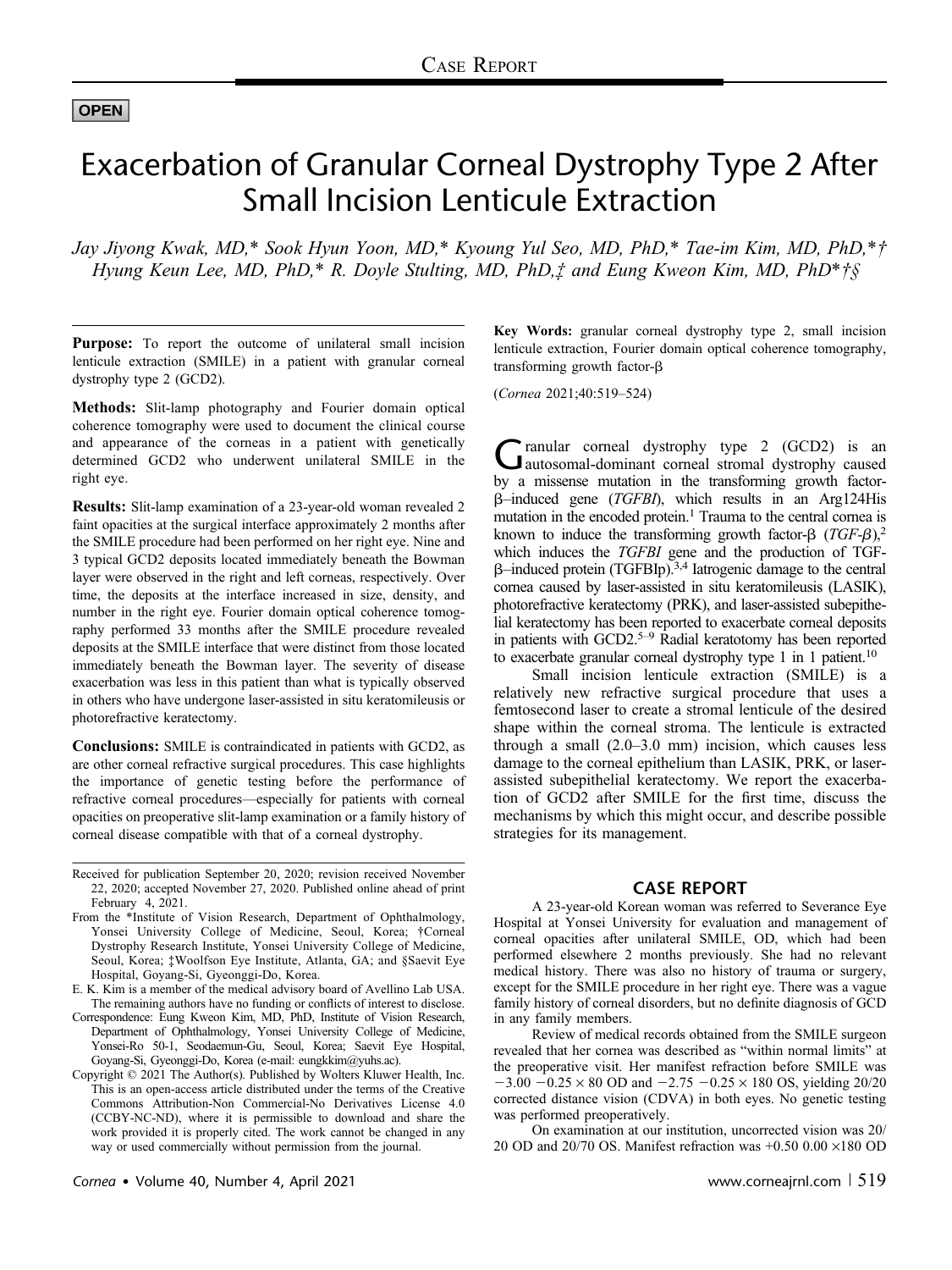FIGURE 1. Corneal deposits seen at the initial visit, 2 months after SMILE, OD. A, Slit-lamp photograph showing granular deposits in the anterior stroma immediately beneath Bowman's layer in the right eye (arrows). Very small interface deposits were seen by slit-lamp examination, but these could not be documented photographically. B, Slit-lamp photograph showing granular deposits in the anterior stroma beneath Bowman's layer in the left eye (arrows).



and  $-2.25 - 0.50 \times 180$  OS. CDVA was 20/20 OD and 20/20 OS. CDVA and manifest refraction for both eyes were unchanged at all subsequent visits.

Slit-lamp examination revealed 9 small, faint deposits in the anterior corneal stroma of the right eye immediately beneath the Bowman layer (Fig. 1A). Two very faint deposits were also observed at the SMILE interface by slit-lamp microscopy, but these could not be documented photographically or with Fourier domain optical coherence tomography (FD-OCT; RTvue-100, Optovue Inc, Fremont, CA). The appearance of these deposits suggested early exacerbation of GCD2. In the left cornea, 3 granular deposits were observed in the anterior stroma immediately beneath the Bowman layer (Fig. 1B). The ocular examination was otherwise unremarkable. Genetic testing confirmed heterozygosity for GCD2.

Slit-lamp examination and FD-OCT performed 5 months after SMILE revealed more prominent deposits at the SMILE interface in the right eye and deposits beneath the Bowman layer in both eyes similar to those commonly observed in GCD2 corneas that have not

undergone refractive surgery (Fig. 2).<sup>11</sup> Interface deposits could not be documented by FD-OCT.

From 8 to 15 months after SMILE, the size and number of corneal deposits beneath the Bowman layer increased gradually in the right eye, whereas only the size of the deposits increased in the left eye (Fig. 3). At 15 months after SMILE, 1 deposit located at the SMILE interface could be captured by photography, but not by FD-OCT imaging (Fig. 3E, arrowhead).

Thirty-three months after SMILE, 3 deposits were observed along the SMILE interface in the right cornea by slit-lamp examination (Fig. 4A). The size and number of both interface and subepithelial deposits had increased noticeably since the initial visit. The left cornea, which served as an internal unoperated control, showed 3 granular deposits that had increased slightly in size, but not in number, since the initial visit. Subepithelial and interface deposits were imaged simultaneously on 1 FD-OCT sagittal section (Figs. 4B, C). One deposit can be seen in the anterior stroma immediately beneath the Bowman layer, and the other can be seen at the SMILE interface (Fig. 4C).



FIGURE 2. Corneal deposits 5 months after SMILE, OD. A, Slit-lamp<br>photograph showing granular photograph deposits in the right eye. B, FD-OCT video image of the same eye. The arrow points to the same deposit shown in panels A and B. C, FD-OCT image showing the anterior sub-epithelial location of the deposit (arrow), which is clearly separate from the SMILE interface (arrowheads). The distance measuring tool in panel C indicates that the interface is 389  $\mu$ m from the corneal endothelium.

 $520$  | www.corneajrnl.com  $Copyright \odot 2021$  The Author(s). Published by Wolters Kluwer Health, Inc.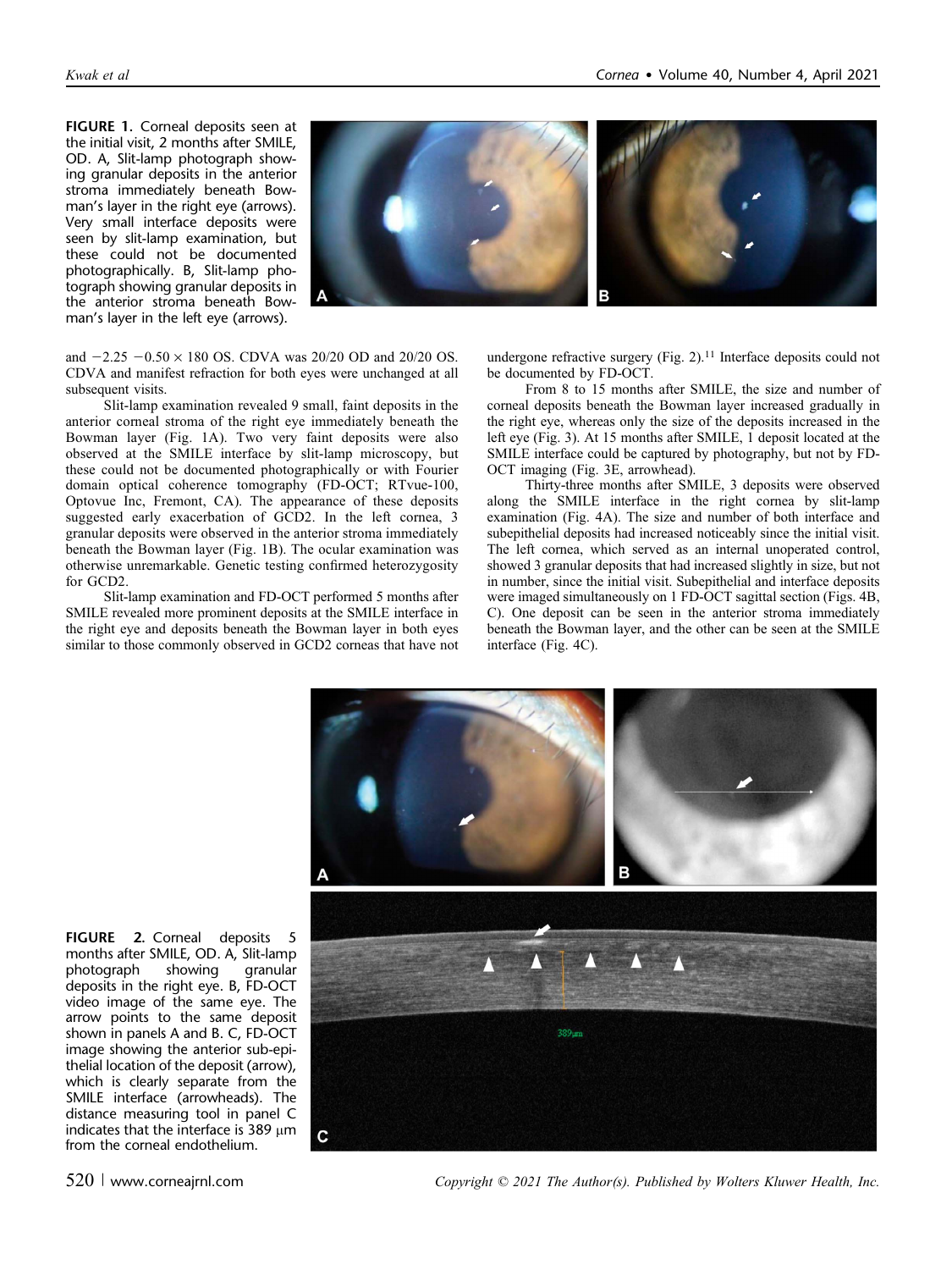

FIGURE 3. Corneal deposits 8, 12, and 15 months after SMILE, OD. Panels A and B show deposits in the right and left eyes, respectively, at 8 months. Panels C and D show deposits in the right and left eyes, respectively, at 12 months. Panels E and F show deposits in the right and left eyes, respectively, at 15 months. One faint deposit in panel E (arrowhead) is located at the interface, but it could not be documented by FD-OCT. All other deposits were located in the anterior stroma immediately beneath Bowman's layer.

To compare the location of deposits in this case with those appearing after LASIK in patients with GCD2, we obtained the amputated flap from a 40-year-old woman with GCD2 who had undergone LASIK 20 years previously and stained the specimen with Masson's trichrome stain. As can be seen, deposits are located beneath the Bowman layer and adjacent to the flap internal surface of the amputated flap (Fig. 5), similar to what we observed after SMILE (Fig. 4C).

This study followed the tenets of the Declaration of Helsinki and was approved by the Severance Hospital Institutional Review Board, Seoul, South Korea (4-2020-0600).

#### **DISCUSSION**

We report herein a patient with GCD2 in whom corneal deposits appeared at the surgical interface 2 months after SMILE. These deposits increased in size, density, and number through 33 months postoperatively. Both the operative and unoperated eyes displayed subepithelial granular deposits, typical of those seen in the corneas of patients with GCD2 who have not undergone corneal surgery.<sup>11</sup> The number and size of these subepithelial deposits increased more in the eye that had undergone SMILE than in the opposite, unoperated eye.

Although increasing in severity, the interface deposits were few in number and small in size, even 33 months postoperatively, suggesting that exacerbation of GCD2 after SMILE is not as severe as it is after other corneal refractive surgical procedures.<sup>5,9,12</sup> This conclusion may be premature, however, because this is the first reported case of the results of SMILE performed on a patient with GCD2, and other factors might influence the phenotypic expression of the GCD2 mutation, as discussed below.

Previous studies of eyes in which there was an exacerbation of GCD2 after LASIK revealed that the corneal deposits appear at the flap interface, as seen in Figure 5, and increase in severity over time.<sup>8,13,14</sup> We previously demonstrated by immunohistochemistry that the interface deposits seen after LASIK contain TGFBIp.<sup>14</sup> Using scanning electron microscopy, we found that these deposits adhere to exposed, cut edges of collagen fibers, which are produced by  $LASIK$ ,<sup>13</sup> and we hypothesize that GCD2 deposits at the SMILE interface will be similarly localized.

Han et al<sup>15</sup> reported a broad variation in the severity of phenotypic expression of corneal deposits among patients with heterozygous GCD2. Choi et al<sup>16</sup> reported twofold differences in the expression of 555 genes between primary cultured wildtype and homozygous GCD2 corneal fibroblasts. They demonstrated that primary cultured fibroblasts from individuals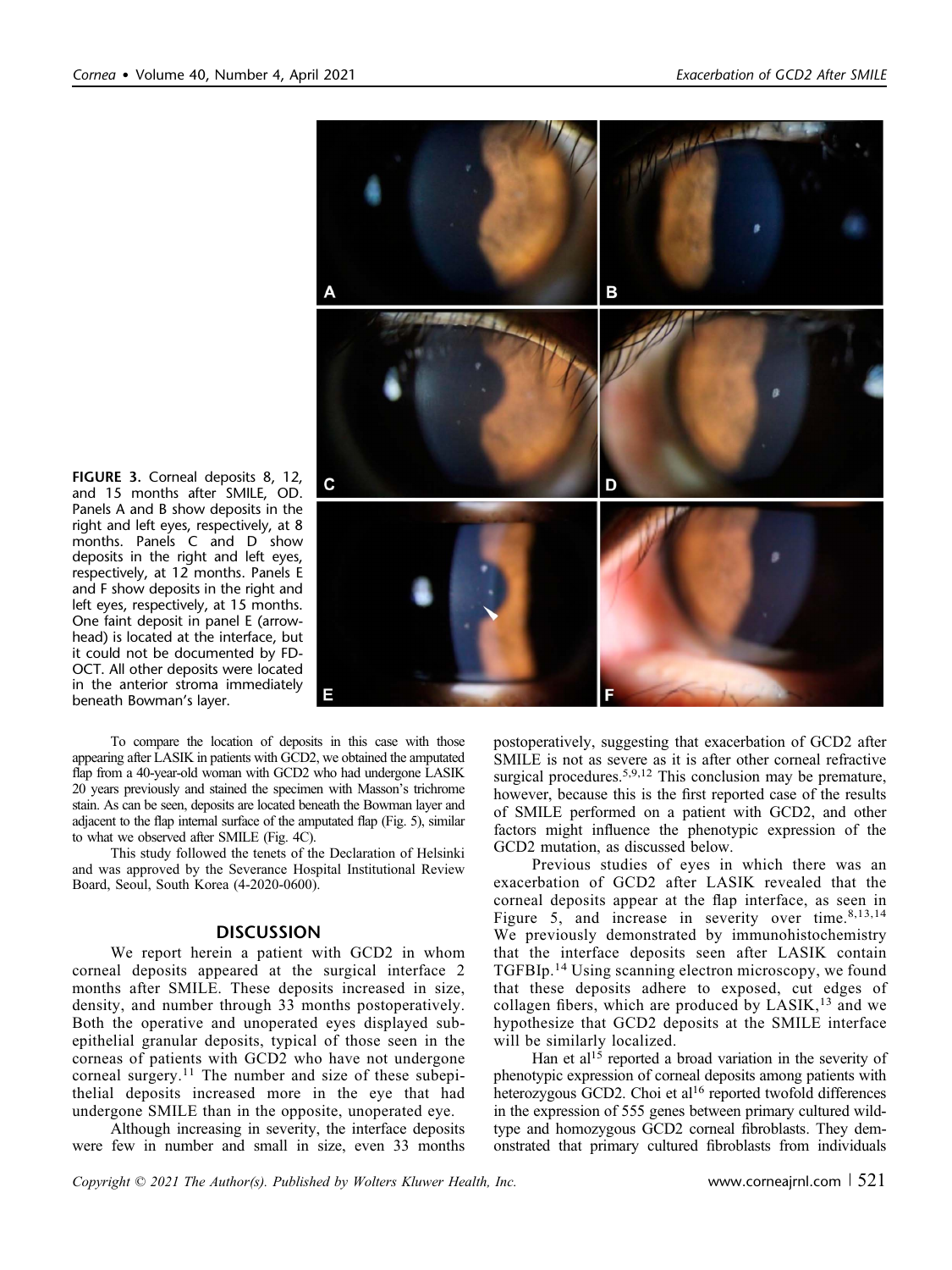

who were heterozygous or homozygous for GCD2 were more strongly adherent to collagen-I, collagen-IV, fibronectin, and laminin in comparison to wild-type cells.16

Recent molecular studies showed that the features and function of the mitochondria, as well as cellular oxidative stress, were altered in cultured corneal fibroblasts expressing



FIGURE 5. Corneal deposits after LASIK in a patient with GCD2. A, Slit-lamp photograph showing numerous granular deposits in the anterior stroma. B, FD-OCT image showing a deposit in the anterior stroma (arrowhead) and deposits at the LASIK flap interface (arrows). C, Histological section of the amputated LASIK flap showing a deposit at the anterior stroma (arrowhead) and deposits at the LASIK flap interface (arrows; Masson's trichrome stain; original magnification  $\times$ 200).

deposits seen in Fig. 2).

522 <sup>|</sup> www.corneajrnl.com Copyright © 2021 The Author(s). Published by Wolters Kluwer Health, Inc.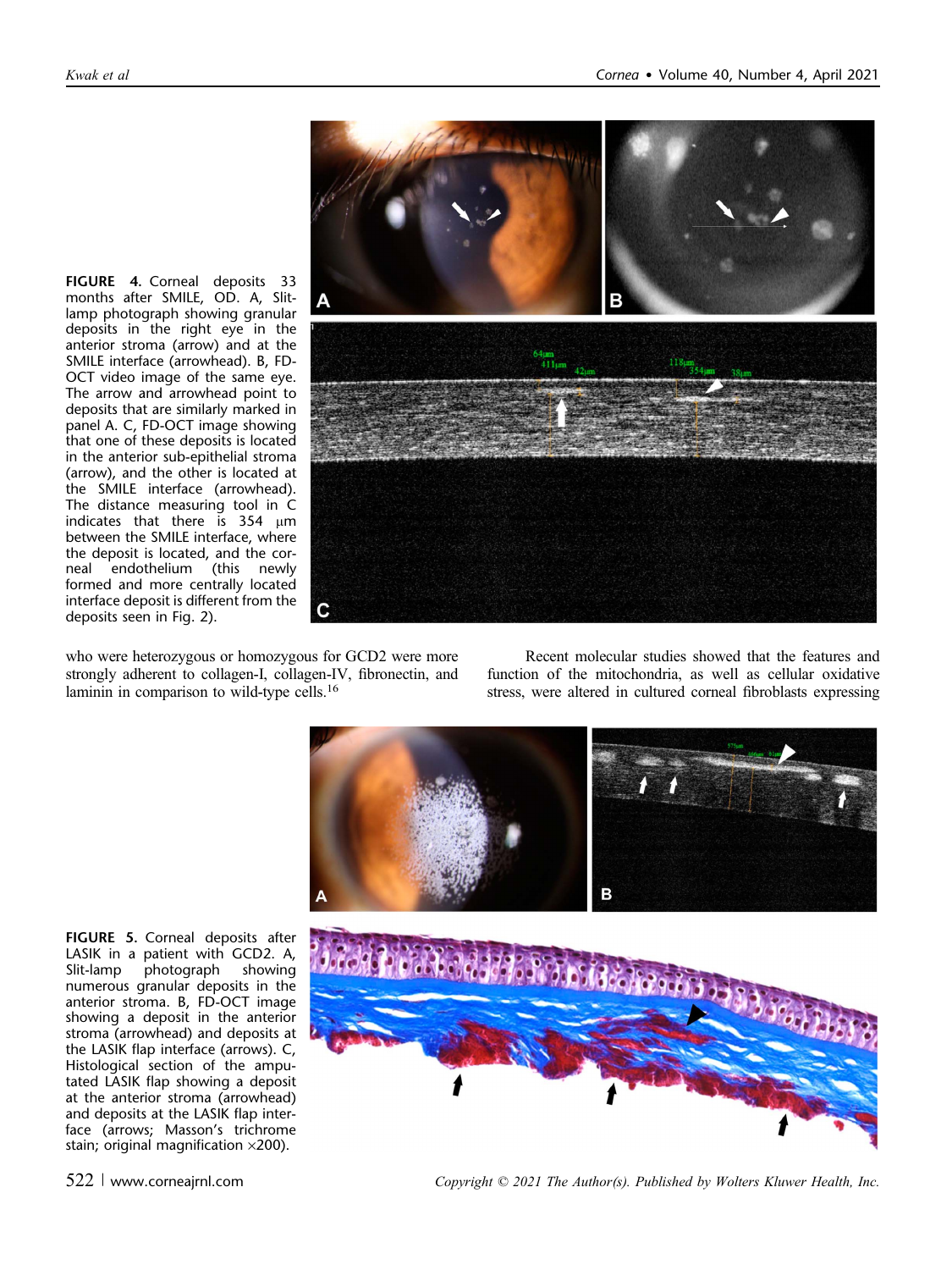mutant TGFBIp.<sup>17,18</sup> Choi et al<sup>19,20</sup> demonstrated that TGFBIp causes a delay in autophagic clearance because of impaired lysosomal function in cultured GCD2 corneal fibroblasts. Based on these studies, we hypothesize that the phenotypic expression of the GCD2 Arg124His mutation might be modified by other influential genes. Future studies will be necessary to determine whether the relatively mild exacerbation of disease in our case might be related to the characteristics of genes other than TGFBI or to the fact that SMILE is inherently less likely to exacerbate GCD2 than LASIK.<sup>15,21</sup>

TGF-b, which plays an essential role in wound healing via its pleotropic effects on cell proliferation, cell differentiation, extracellular matrix production, and immune modulation,22,23 activates TGFBI, leading to the production of TGFBIp.24 Exacerbation of corneal deposits in patients with GCD2 is undoubtedly related to the role that TGF- $\beta$  plays in wound healing. $3$  The corneal epithelium produces more TGF- $\beta$ than stromal keratocytes.<sup>25–27</sup> The SMILE procedure causes less epithelial and subepithelial trauma than LASIK. This may help to explain why exacerbation of CGD2 might be less severe after SMILE than it is after LASIK.

Currently, there are no universally effective long-term strategies to manage visually significant exacerbations of GCD2 after SMILE. Phototherapeutic keratectomy (PTK) can postpone keratoplasty in patients with GCD2 whose corneal deposits are exacerbated after LASIK, although the deposits eventually recur. PTK performed on the surface of the remaining posterior stroma after amputation of the flap was reported to be superior to PTK performed with flap retention for visual acuity, recurrence, and complications.28 PTK performed with flap retention involves excimer ablation on both the posterior surface of the flap and the surface of the posterior remaining stroma. Amputation of the cornea anterior to the SMILE interface followed by PTK on the surface of the remaining stroma may be a reasonable treatment strategy if deposits become visually significant. A 40 to 60  $\mu$ m PTK might be sufficient to remove most visually significant deposits from the remaining corneal stroma.<sup>28</sup>

Another strategy might be to perform a second SMILE to remove the additional stromal tissue containing opaque deposits from both sides of the interface. This strategy is theoretically feasible, given that conventional SMILE has high accuracy and predictability in creating incisions at the intended depth, with a minimum lenticule thickness at its edge of 15  $\mu$ m (range  $10-30 \mu m$ ) in a clear cornea.<sup>29,30</sup> Additional accumulation of deposits beneath the Bowman layer and near the interface may, however, impair transmission of laser energy, resulting in inaccurate cuts if SMILE is repeated. This and other procedures that involve removal of the opacities by excimer laser ablation will undoubtedly be temporary because we anticipate further accumulation of deposits postoperatively. Further studies are needed to determine the safety and efficacy of these potential treatments for managing visually significant exacerbations of GCD2 after SMILE.

In summary, we report the appearance of corneal deposits at the interface after SMILE in a patient with GCD2. The severity of these deposits was less than those typically seen after LASIK. Further studies will be required to determine whether this difference in severity is due to reduced epithelial trauma

from SMILE compared with that of LASIK, the effect of modulating genes, or other factors. This case highlights the importance of genetic testing before the performance of refractive corneal procedures—especially for patients with corneal opacities on preoperative slit-lamp examination or a family history of corneal disease compatible with that of a corneal dystrophy. We conclude that SMILE is contraindicated in patients with GCD2, just like LASIK and PRK are contraindicated in these patients.

#### **REFERENCES**

- 1. Holland EJ, Daya SM, Stone EM, et al. Avellino corneal dystrophy. Clinical manifestations and natural history. Ophthalmology. 1992;99: 1564–1568.
- 2. Tandon A, Tovey JC, Sharma A, et al. Role of transforming growth factor beta in corneal function, biology and pathology. Curr Mol Med. 2010;10:565–578.
- 3. Maeng YS, Lee GH, Choi SI, et al. Histone methylation levels correlate with TGFBIp and extracellular matrix gene expression in normal and granular corneal dystrophy type 2 corneal fibroblasts. BMC Med Genomics. 2015:8:74.
- 4. Choi SI, Kim BY, Dadakhujaev S, et al. Inhibition of TGFBIp expression by lithium: implications for TGFBI-linked corneal dystrophy therapy. Invest Ophthalmol Vis Sci. 2011;52:3293–3300.
- 5. Wan XH, Lee HC, Stulting RD, et al. Exacerbation of Avellino corneal dystrophy after laser in situ keratomileusis. Cornea. 2002;21:223–226.
- 6. Jun RM, Tchah H, Kim TI, et al. Avellino corneal dystrophy after LASIK. Ophthalmology. 2004;111:463–468.
- 7. Banning CS, Kim WC, Randleman JB, et al. Exacerbation of Avellino corneal dystrophy after LASIK in North America. Cornea. 2006;25:482–484.
- 8. Chao-Shern C, Me R, DeDionisio LA, et al. Post-LASIK exacerbation of granular corneal dystrophy type 2 in members of a Chinese family. Eye (Lond). 2018;32:39–43.
- 9. Mantelli F, Lambiase A, Di Zazzo A, et al. Sands of Sahara after LASIK in Avellino corneal dystrophy. Case Rep Ophthalmol Med. 2012;2012: 413010.
- 10. Feizi S, Pakravan M, Baradaran-Rafiee AR, et al. Granular corneal dystrophy manifesting after radial keratotomy. Cornea. 2007;26: 1267–1269.
- 11. Hong JP, Kim TI, Chung JL, et al. Analysis of deposit depth and morphology in granular corneal dystrophy type 2 using Fourier domain optical coherence tomography. Cornea. 2011;30:729–738.
- 12. Kim TI, Kim T, Kim SW, et al. Comparison of corneal deposits after LASIK and PRK in eyes with granular corneal dystrophy type II. J Refract Surg. 2008;24:392–395.
- 13. Roh MI, Grossniklaus HE, Chung SH, et al. Avellino corneal dystrophy exacerbated after LASIK: scanning electron microscopic findings. Cornea. 2006;25:306–311.
- 14. Poulsen ET, Nielsen NS, Jensen MM, et al. LASIK surgery of granular corneal dystrophy type 2 patients leads to accumulation and differential proteolytic processing of transforming growth factor beta-induced protein (TGFBIp). Proteomics. 2016;16:539–543.
- 15. Han KE, Choi SI, Chung WS, et al. Extremely varied phenotypes in granular corneal dystrophy type 2 heterozygotes. Mol Vis. 2012;18: 1755–1762.
- 16. Choi SI, Yoo YM, Kim BY, et al. Involvement of TGF-{beta} receptorand integrin-mediated signaling pathways in the pathogenesis of granular corneal dystrophy II. Invest Ophthalmol Vis Sci. 2010;51:1832–1847.
- 17. Kim TI, Kim H, Lee DJ, et al. Altered mitochondrial function in type 2 granular corneal dystrophy. Am J Pathol. 2011;179:684–692.
- 18. Choi SI, Kim TI, Kim KS, et al. Decreased catalase expression and increased susceptibility to oxidative stress in primary cultured corneal fibroblasts from patients with granular corneal dystrophy type II. Am J Pathol. 2009;175:248–261.
- 19. Choi SI, Kim BY, Dadakhujaev S, et al. Impaired autophagy and delayed autophagic clearance of transforming growth factor  $\beta$ -induced protein (TGFBI) in granular corneal dystrophy type 2. Autophagy. 2012;8: 1782–1797.